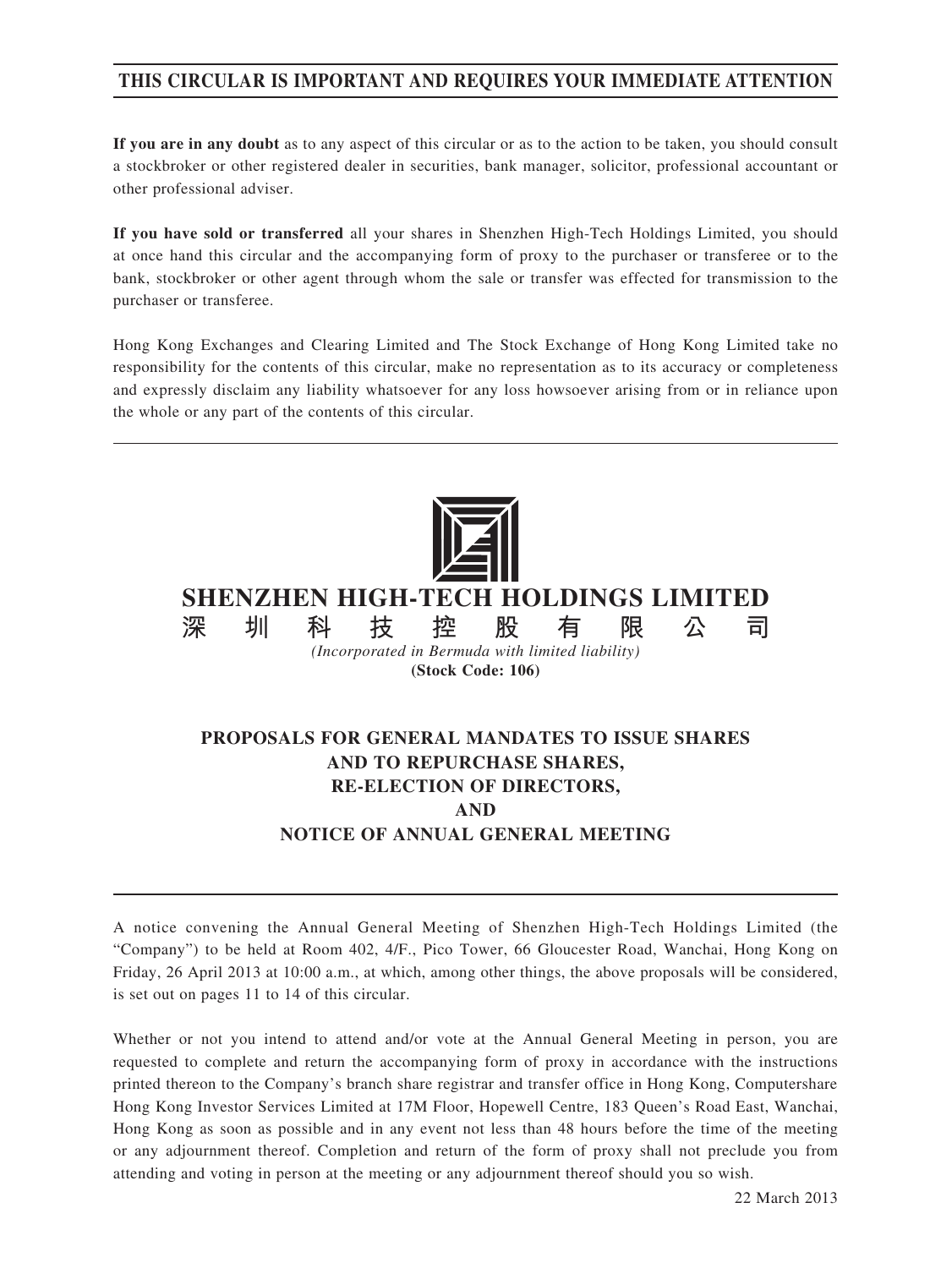# **CONTENTS**

## *Page*

| Appendix II – Details of the Directors proposed to be re-elected at the Annual |  |
|--------------------------------------------------------------------------------|--|
|                                                                                |  |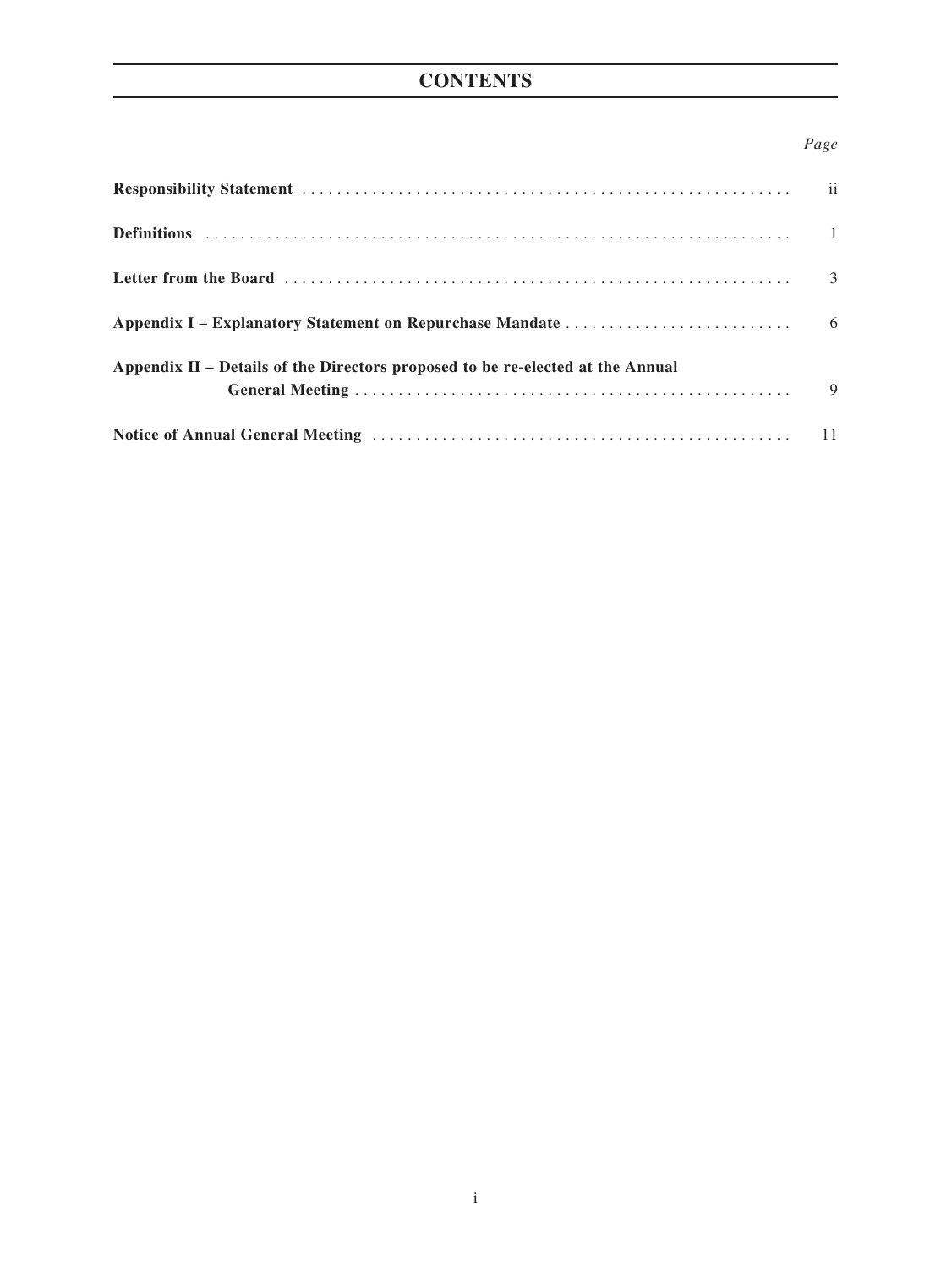# **RESPONSIBILITY STATEMENT**

This circular, for which the Directors (as defined herein) collectively and individually accept full responsibility, includes particulars given in compliance with the Listing Rules (as defined herein) for the purpose of giving information with regard to the Company. The Directors (as defined herein), having made all reasonable enquires, confirm that to the best of their knowledge and belief the information contained in this circular is accurate and complete in all material respects and not misleading or deceptive, and there are no other matters the omission of which would make any statement herein or this circular misleading.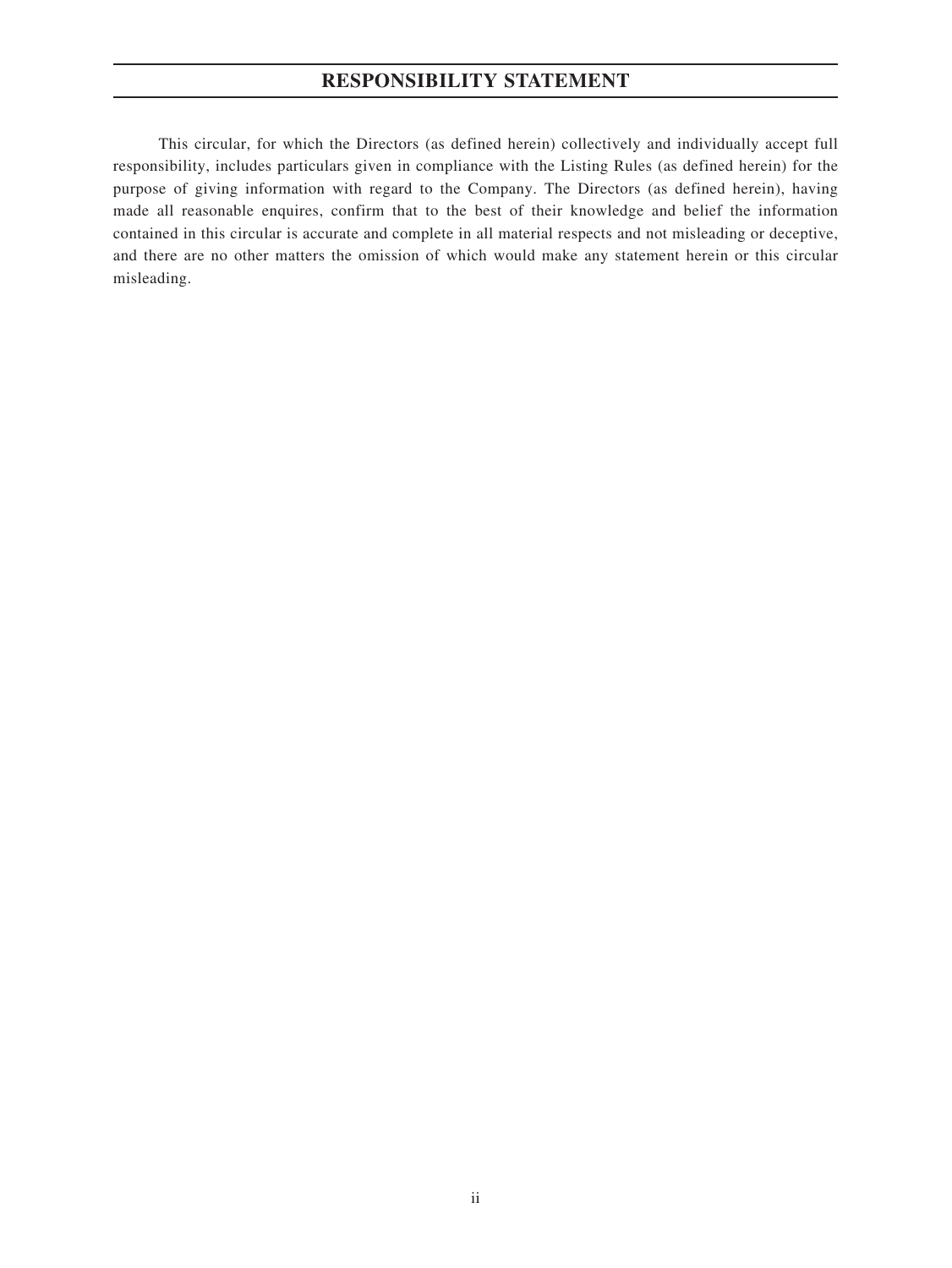# **DEFINITIONS**

*In this circular, unless the context otherwise requires, the following expressions have the following meanings:*

| "AGM"                     | the annual general meeting of the Company to be convened<br>and held at Room 402, 4/F., Pico Tower, 66 Gloucester Road,<br>Wanchai, Hong Kong on Friday, 26 April 2013 at 10:00 a.m.                                                                                                                                                                                                                                                                                                                                                       |  |
|---------------------------|--------------------------------------------------------------------------------------------------------------------------------------------------------------------------------------------------------------------------------------------------------------------------------------------------------------------------------------------------------------------------------------------------------------------------------------------------------------------------------------------------------------------------------------------|--|
| "associates"              | has the meaning as defined under the Listing Rules                                                                                                                                                                                                                                                                                                                                                                                                                                                                                         |  |
| "Board"                   | the board of Directors                                                                                                                                                                                                                                                                                                                                                                                                                                                                                                                     |  |
| "Bye-Laws"                | the bye-laws of the Company                                                                                                                                                                                                                                                                                                                                                                                                                                                                                                                |  |
| "Company"                 | Shenzhen High-Tech Holdings Limited, a company incorporated<br>in Bermuda with limited liability, the Shares of which are listed<br>on the Stock Exchange                                                                                                                                                                                                                                                                                                                                                                                  |  |
| " $Directory$ "           | director(s) of the Company                                                                                                                                                                                                                                                                                                                                                                                                                                                                                                                 |  |
| "Group"                   | the Company and its subsidiaries                                                                                                                                                                                                                                                                                                                                                                                                                                                                                                           |  |
| "Hong Kong"               | the Hong Kong Special Administrative Region of the People's<br>Republic of China                                                                                                                                                                                                                                                                                                                                                                                                                                                           |  |
| "Issue Mandate"           | a general and unconditional mandate proposed to be granted to<br>the Directors at the AGM to allot, issue and deal with shares in<br>the capital of the Company of up to 20 per cent. of the aggregate<br>nominal amount of the issued share capital of the Company as<br>at the date of passing of the relevant resolution granting such<br>mandate and adding thereto any Shares representing the aggregate<br>nominal amount of the Shares repurchased by the Company<br>pursuant to the authority granted under the Repurchase Mandate |  |
| "Latest Practicable Date" | 15 March 2013, being the latest practicable date prior to the<br>printing of this circular for ascertaining certain information<br>contained herein                                                                                                                                                                                                                                                                                                                                                                                        |  |
| "Listing Rules"           | the Rules Governing the Listing of Securities on the Stock<br>Exchange                                                                                                                                                                                                                                                                                                                                                                                                                                                                     |  |
| "Repurchase Mandate"      | a general and unconditional mandate proposed to be granted to the<br>Directors at the AGM to repurchase such number of issued and<br>fully paid Shares of up to 10 per cent. of the aggregate nominal<br>amount of the issued share capital of the Company as at the date<br>of passing of the relevant resolution granting such mandate                                                                                                                                                                                                   |  |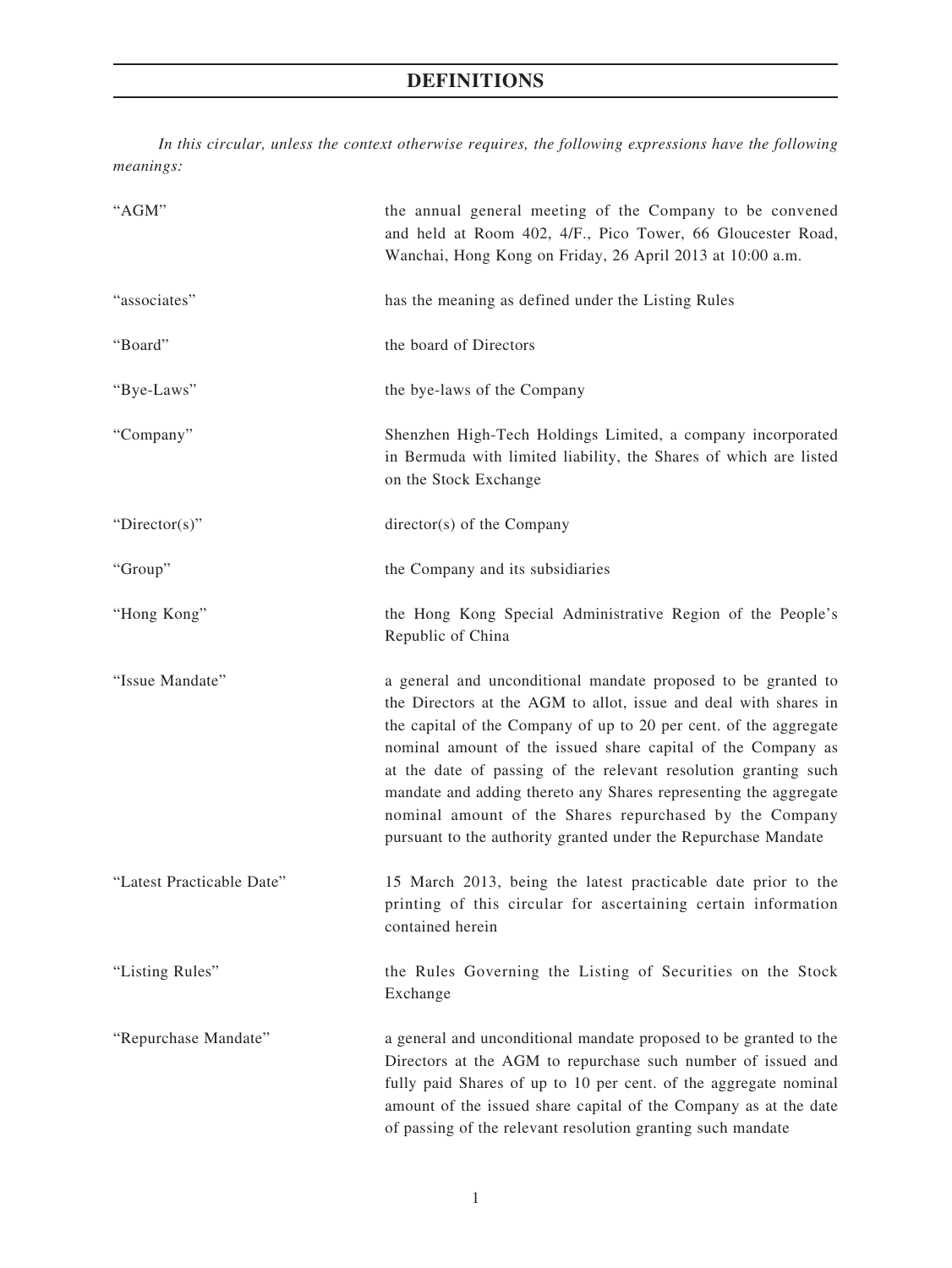# **DEFINITIONS**

| "SFO"            | Securities and Futures Ordinance (Chapter 571, Laws of Hong<br>Kong)    |  |
|------------------|-------------------------------------------------------------------------|--|
| "Share $(s)$ "   | ordinary shares of HK\$0.01 each in the share capital of the<br>Company |  |
| "Shareholder(s)" | holder(s) of the Shares                                                 |  |
| "Stock Exchange" | The Stock Exchange of Hong Kong Limited                                 |  |
| "Takeovers Code" | the Hong Kong Code on Takeovers and Mergers                             |  |
| "HK\$"           | Hong Kong dollars, the lawful currency of Hong Kong                     |  |
| $``\%"$          | per cent.                                                               |  |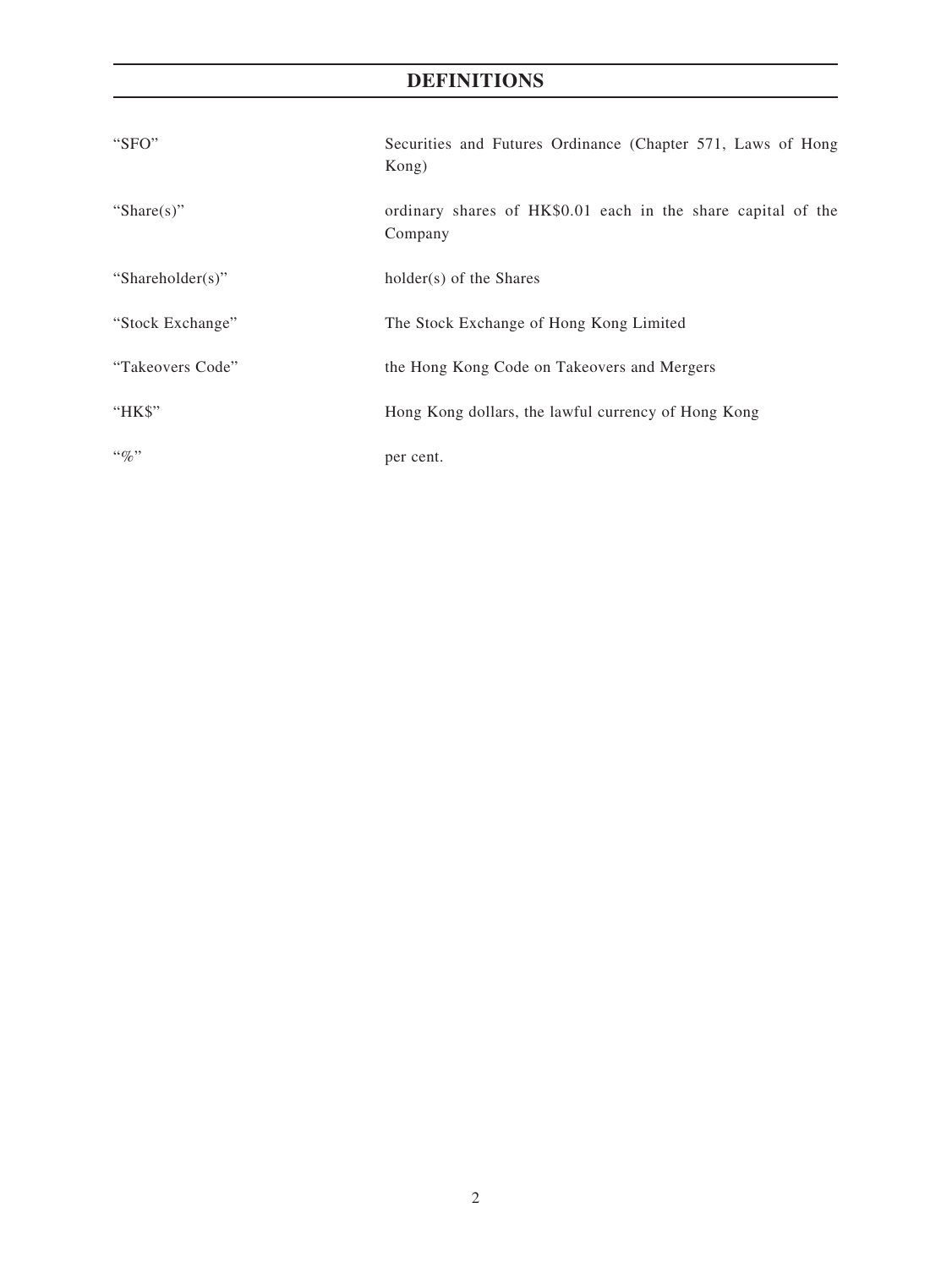## **LETTER FROM THE BOARD**



**(Stock Code: 106)**

*Executive Director: Registered Office:* WONG Chung Tak, Richard *(Chairman)* Clarendon House

*Non-Executive Directors:* Hamilton, HM 11 LIU Sing Piu, Chris Bermuda WONG Ngo, Derick

*Independent Non-Executive Directors: Head Office and Principal Place* CHUNG Koon Yan *of Business in Hong Kong:* LEE Kuo Ching, Stewart 17/F., BEA Harbour View Centre CHONG Kally No. 56 Gloucester Road

2 Church Street

Wanchai, Hong Kong

22 March 2013

*To the Shareholders*

Dear Sir or Madam,

# **PROPOSALS FOR GENERAL MANDATES TO ISSUE SHARES AND TO REPURCHASE SHARES AND RE-ELECTION OF DIRECTORS**

### **INTRODUCTION**

The purpose of this circular is to provide you with information in respect of the resolutions to be proposed to seek approval of the Shareholders at the AGM including, among other matters, (i) the ordinary resolutions granting to the Directors the Issue Mandate and the Repurchase Mandate; and (ii) the ordinary resolution for re-electing Directors.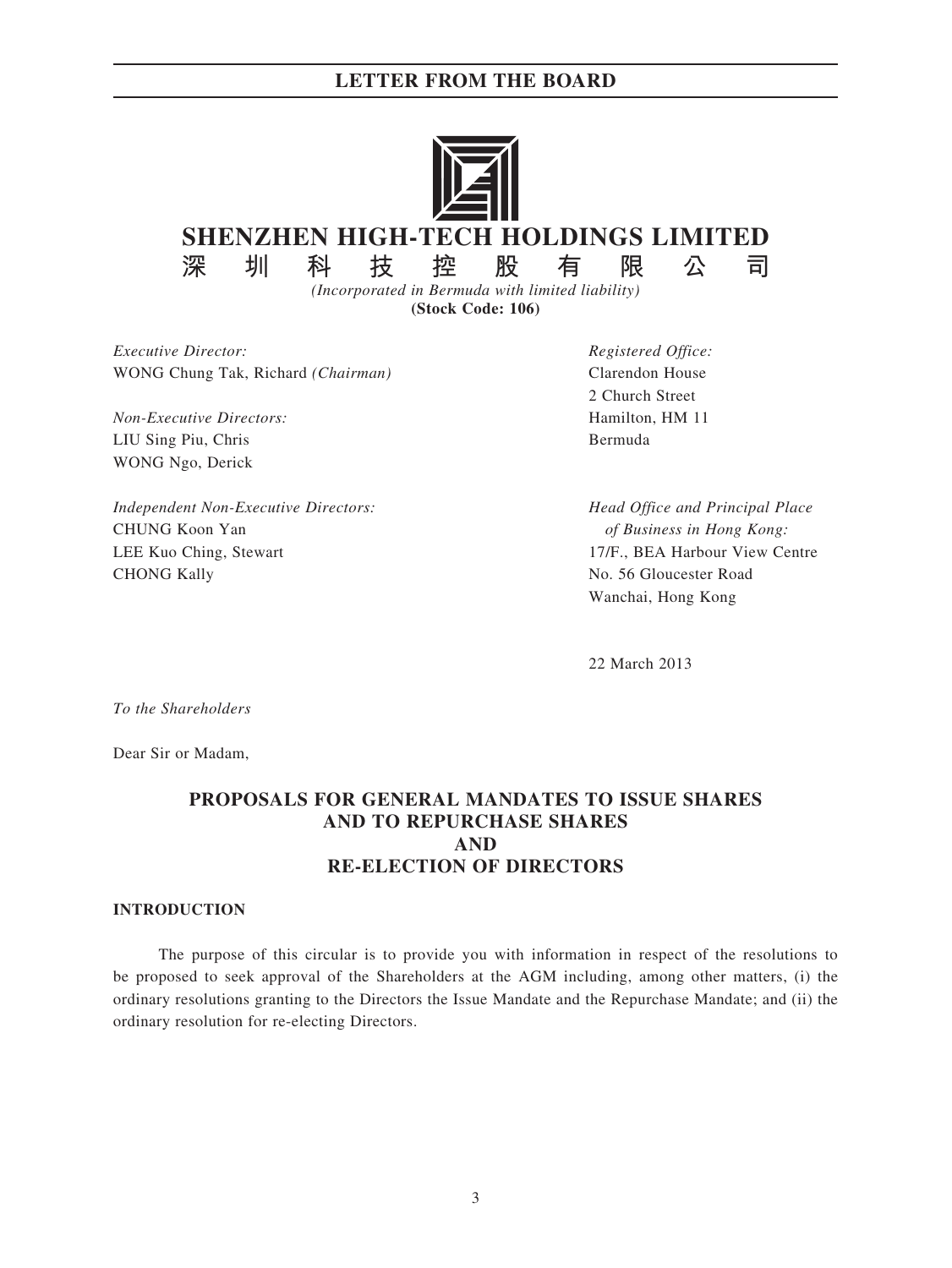## **LETTER FROM THE BOARD**

### **GENERAL MANDATES**

At the AGM, an ordinary resolution will be proposed that the Directors be given the Issue Mandate, i.e. a general and unconditional mandate to allot, issue and deal with new Shares up to 20% of the aggregate nominal share capital of the Company in issue as at the date of passing the relevant resolution.

Another ordinary resolution will also be proposed to give the Directors the Repurchase Mandate, i.e. a general and unconditional mandate to exercise all powers of the Company to repurchase Shares on the Stock Exchange up to a maximum of 10% of the nominal share capital of the Company in issue as at the date of passing the relevant resolution.

The Issue Mandate and the Repurchase Mandate would expire at the earliest of: (a) the conclusion of the next annual general meeting of the Company; or (b) at the end of the period within which the Company is required by Bermuda law or its bye-laws to hold its next annual general meeting; or (c) which revoked or varied by ordinary resolutions of the Shareholders in a general meeting prior to the next annual general meeting of the Company.

### **EXPLANATORY STATEMENT**

An explanatory statement containing all relevant information relating to the proposed Repurchase Mandate is set out in the Appendix I to this circular. The explanatory statement is to provide you with information reasonably necessary to enable you to make an informed decision on whether to vote for or against the ordinary resolution to grant to the Directors the Repurchase Mandate at the AGM.

#### **RE-ELECTION OF DIRECTORS**

The Board currently consists of six Directors, namely Mr. Wong Chung Tak, Richard, Mr. Liu Sing Piu, Chris, Mr. Wong Ngo, Derick, Mr. Chung Koon Yan, Mr. Lee Kuo Ching, Stewart and Miss Chong Kally.

Pursuant to Bye-law 87 of the Bye-Laws, Mr. Liu Sing Piu, Chris and Miss Chong Kally shall retire from office as Directors by rotation at the AGM and, being eligible, offer themselves for re-election.

Miss Chong Kally, who was appointed as an independent non-executive Director on 4 November 2003, shall be eligible for re-election at the AGM. Miss Chong has also made an annual confirmation of independence pursuant to Rule 3.13 of the Listing Rules. During her years of appointment, Miss Chong has demonstrated her ability to provide an independent view to the Company's matter. The Board is of the view that Miss Chong is able to continue to fulfill her role as an independent non-executive Director and thus recommends Miss Chong for re-election at the AGM. Further, the Board is also of the view that Miss Chong meets the independence guidelines set out in Rule 3.13 of the Listing Rules and is independent in accordance with the terms of the guidelines.

Details of the above mentioned Directors proposed to be re-elected at the AGM are set out in Appendix II to this circular.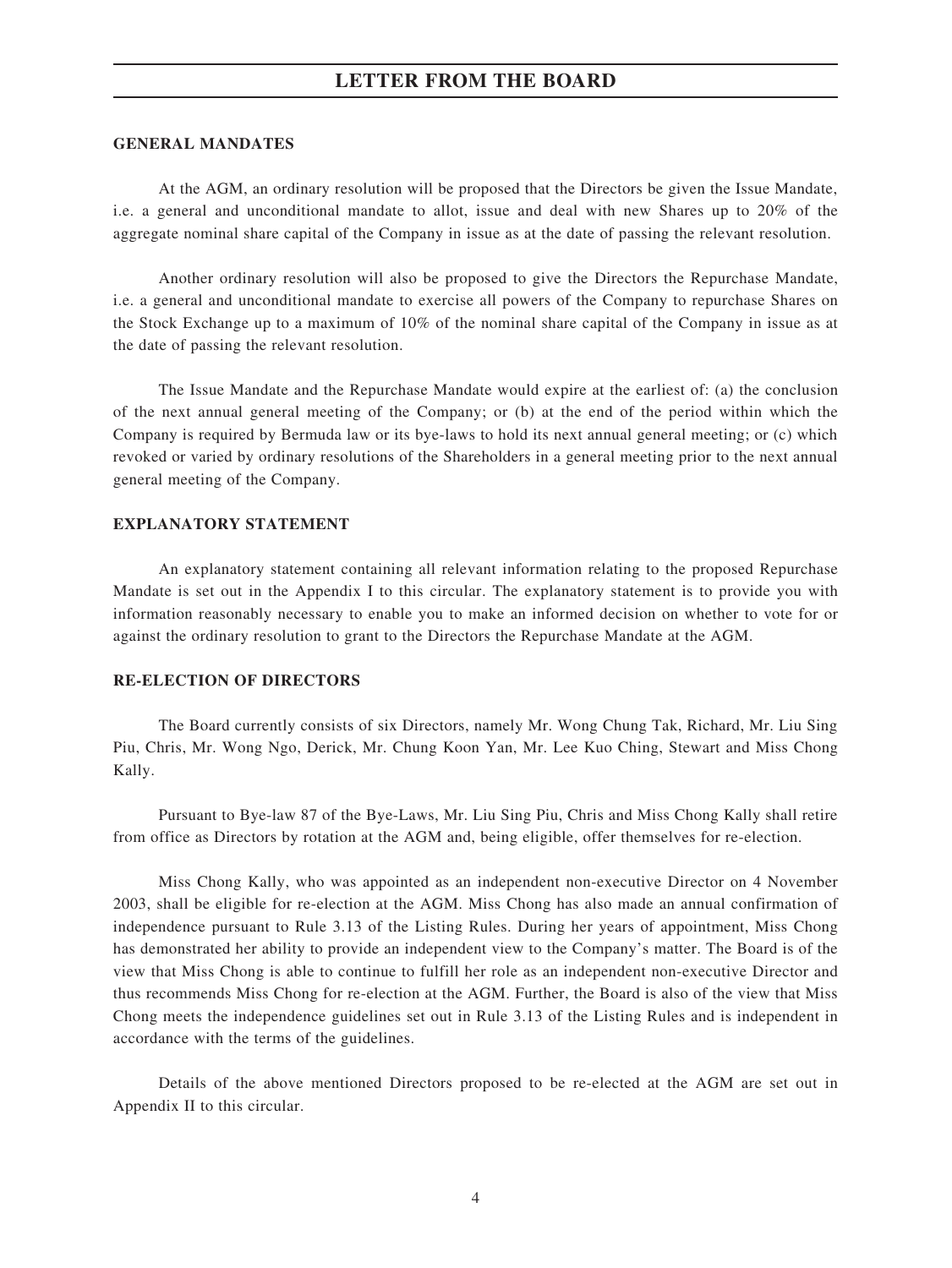## **LETTER FROM THE BOARD**

#### **ANNUAL GENERAL MEETING**

Set out on pages 11 to 14 of this circular is a notice convening the AGM to consider and, if appropriate, to approve the ordinary resolutions relating to the proposals for Issue Mandate and the Repurchase Mandate, and the re-election of Directors.

A form of proxy for use at the AGM is enclosed herewith. Whether or not you intend to attend and/or vote at the AGM in person, you are requested to complete the form of proxy and return it to the Company's branch share registrar and transfer office in Hong Kong, Computershare Hong Kong Investor Services Limited at 17M Floor, Hopewell Centre, 183 Queen's Road East, Wanchai, Hong Kong as soon as possible and in any event not less than 48 hours before the time of the AGM or any adjournment thereof. Completion and return of the form of proxy shall not preclude you from attending and voting in person at the AGM or any adjournment thereof should you so wish.

Pursuant to Rule 13.39(4) of the Listing Rules, any vote of shareholders at a general meeting must be taken by poll except where the chairman, in good faith, decides to allow a resolution which relates purely to a procedural or administrative matter to be voted on by a show of hands. As such, all the resolutions set out in the notice of the AGM will be voted by poll.

### **RECOMMENDATION**

The Directors consider that the ordinary resolutions in relation to the Issue Mandate, the Repurchase Mandate and the re-election of Directors to be proposed at the AGM are in the best interests of the Company and the Shareholders as a whole.

Accordingly, the Directors recommends the Shareholders to vote in favour of such resolutions at the AGM.

#### **GENERAL**

Your attention is also drawn to the appendices to this circular.

#### **MISCELLANEOUS**

The English text of this circular shall prevail over the Chinese text for the purpose of interpretation.

By Order of the Board **Shenzhen High-Tech Holdings Limited Wong Chung Tak, Richard** *Chairman*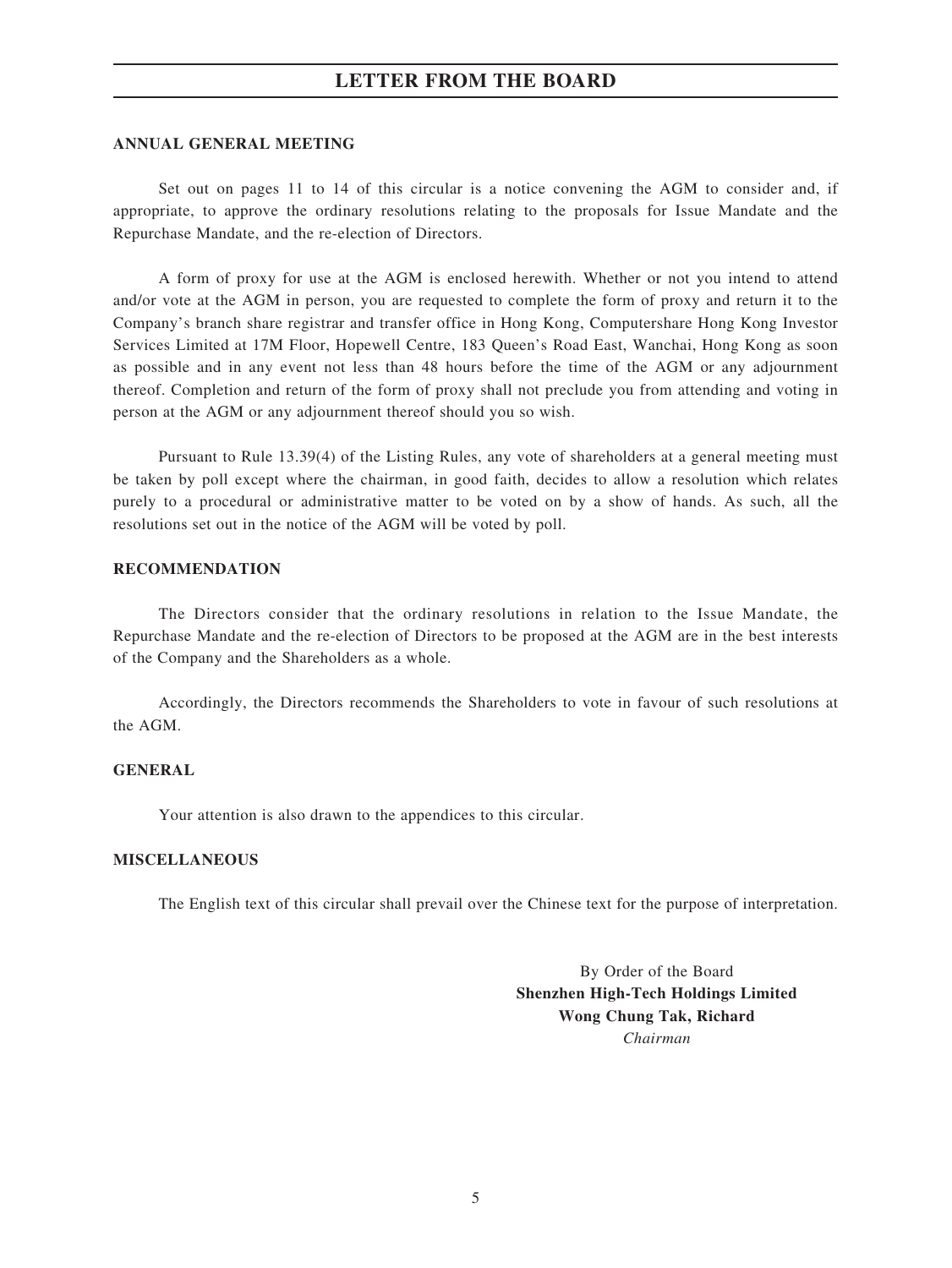# **APPENDIX I EXPLANATORY STATEMENT ON REPURCHASE MANDATE**

This appendix serves as an explanatory statement, as required by the Listing Rules, to provide the Shareholders with all the information reasonably necessary to enable them to make an informed decision on whether to vote for or against the ordinary resolution at the AGM to approve the Repurchase Mandate.

## **1. LISTING RULES RELATING TO THE REPURCHASE OF SHARES**

The Listing Rules permit companies whose primary listings are on the Stock Exchange to repurchase their shares on the Stock Exchange subject to certain restrictions.

### **2. SHARE CAPITAL**

As at the Latest Practicable Date, the issued share capital of the Company comprised 1,986,606,059 Shares. Subject to the passing of the resolution for repurchase of Shares and on the basis of no further new Shares will be issued or repurchased up to the date of the AGM, the Company would be allowed under the Repurchase Mandate to repurchase a maximum of 198,660,606 Shares, representing 10% of the issued share capital as at the date of AGM.

### **3. REASONS FOR REPURCHASES**

The Directors believe that the Repurchase Mandate is in the best interests of the Company and the Shareholders. Such repurchases may, depending on market conditions and funding arrangements at the time, lead to an enhancement of the net assets per Share and/or the earnings per Share and will only be made when the Directors believe that such a repurchase will benefit the Company and the Shareholders.

#### **4. FUNDING OF REPURCHASES**

In repurchasing Shares, the Company may only apply funds legally available for such purpose in accordance with its memorandum and Bye-Laws, the laws of Bermuda and any other applicable laws, including capital paid upon the Shares to be repurchased, profits otherwise available for distribution and sums standing to either the share premium account or contributed surplus account of the Company.

### **5. GENERAL**

There might be a material adverse impact on the working capital or gearing position of the Company as compared with the position disclosed in the audited financial statements of the Company for the year ended 31 December 2012 in the event that the Repurchase Mandate were to be carried out in full at any time during the proposed repurchase period.

However, the Directors do not propose to exercise the Repurchase Mandate to such extent as would, in the circumstances, have a material adverse effect on the working capital requirements of the Company or the gearing levels which in the opinion of the Directors are from time to time appropriate for the Company.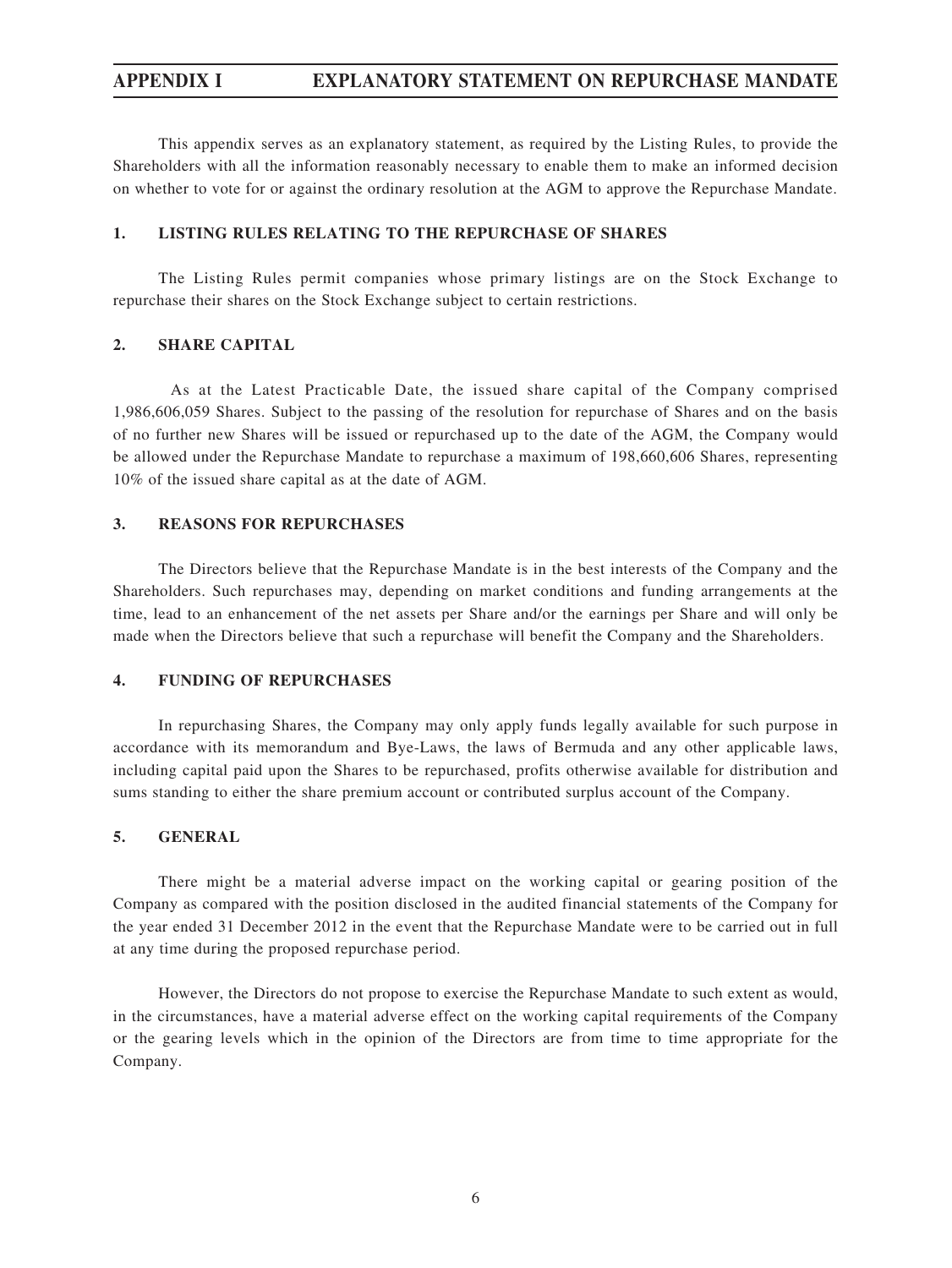# **APPENDIX I EXPLANATORY STATEMENT ON REPURCHASE MANDATE**

## **6. SHARE PRICES**

The highest and lowest prices at which the Shares have traded on the Stock Exchange in each of the previous twelve months up to the Latest Practicable Date were as follows:–

|                                           | <b>Share prices</b> |        |
|-------------------------------------------|---------------------|--------|
|                                           | <b>Highest</b>      | Lowest |
|                                           | HK\$                | HK\$   |
| 2012                                      |                     |        |
| March                                     | 0.640               | 0.435  |
| April                                     | 0.650               | 0.470  |
| May                                       | 0.600               | 0.430  |
| June                                      | 0.590               | 0.440  |
| July                                      | 0.570               | 0.460  |
| August                                    | 0.560               | 0.470  |
| September                                 | 0.640               | 0.490  |
| October                                   | 1.010               | 0.580  |
| November                                  | 0.950               | 0.880  |
| December                                  | 1.140               | 0.360  |
| 2013                                      |                     |        |
| January                                   | 0.550               | 0.365  |
| February                                  | 0.550               | 0.390  |
| March (up to the Latest Practicable Date) | 0.530               | 0.400  |

### **7. UNDERTAKING**

None of the Directors nor, to the best of their knowledge having made all reasonable enquiries, their associates (as defined in the Listing Rules), have any present intention to sell any Shares to the Company under the Repurchase Mandate if the same is approved by the Shareholders.

The Directors have undertaken to the Stock Exchange that, so far as the same may be applicable, they will exercise the Repurchase Mandate pursuant to the proposed resolution in accordance with the Listing Rules and the applicable laws of Bermuda.

### **8. CONNECTED PERSON**

No connected person (as defined in the Listing Rules) has notified the Company that he has a present intention to sell Shares to the Company, or has undertaken not to do so, in the event that the Repurchase Mandate is approved by the Shareholders.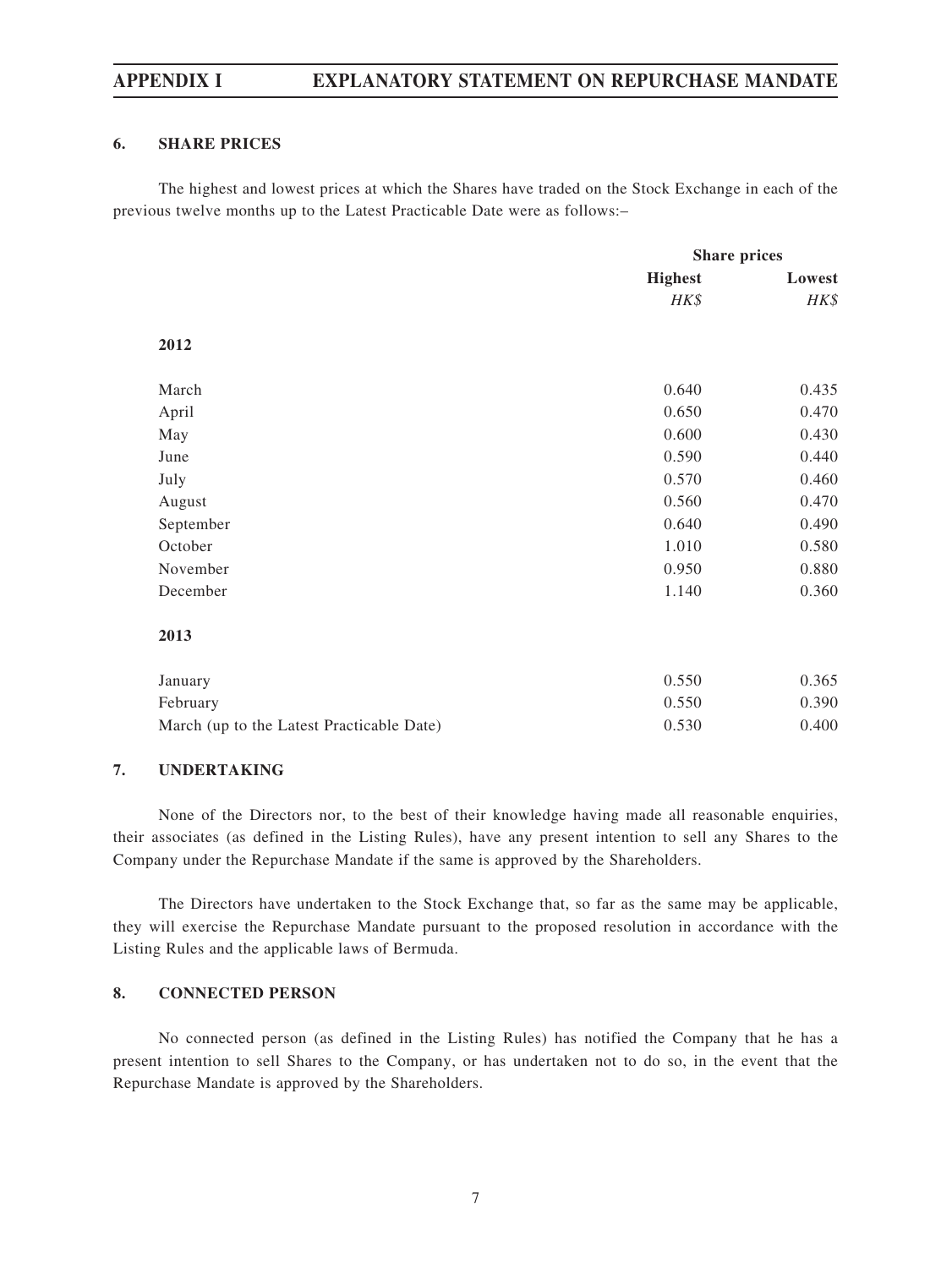# **APPENDIX I EXPLANATORY STATEMENT ON REPURCHASE MANDATE**

### **9. TAKEOVERS CODE**

If on exercise of the powers of repurchase pursuant to the Repurchase Mandate, a Shareholder's proportionate interest in the voting rights of the Company increases, such increase will be treated as an acquisition for the purposes of Rule 32 of the Takeovers Code.

As a result, a Shareholder or group of Shareholders acting in concert, could obtain or consolidate control of the Company and become obliged to make a mandatory offer in accordance with Rule 26 of the Takeovers Code.

As at the Latest Practicable Date, according to the register kept by the Company pursuant to section 336 of the SFO and so far as is known to, or can be ascertained after reasonable enquiry by the Directors, Mr. Wong Chung Tak, Richard ("Mr. Wong"), the Chairman and an executive Director of the Company, held through Thing On Group Limited (a company wholly and beneficially owned by Mr. Wong) 1,448,440,623 Shares (representing approximately 72.91% of the total issued Shares as at the Latest Practicable Date). In the event that the Directors exercise in full power to repurchase Shares under the Repurchase Mandate, then the attributable interest of Thing On Group Limited would be increased from 72.91% to approximately 81.01% of the issued share capital of the Company. The Directors are not aware of any consequences which may arise under the Takeovers Code as a result of any repurchases made under the Repurchase Mandate. The Company has no present intention to repurchase Shares to such extent as to result in the amount of Shares held by the public being reduced to less than 25%.

### **10. SHARE REPURCHASE MADE BY THE COMPANY**

The Company has not purchased any of the Shares (whether on the Stock Exchange or otherwise) in the six months preceding the Latest Practicable Date.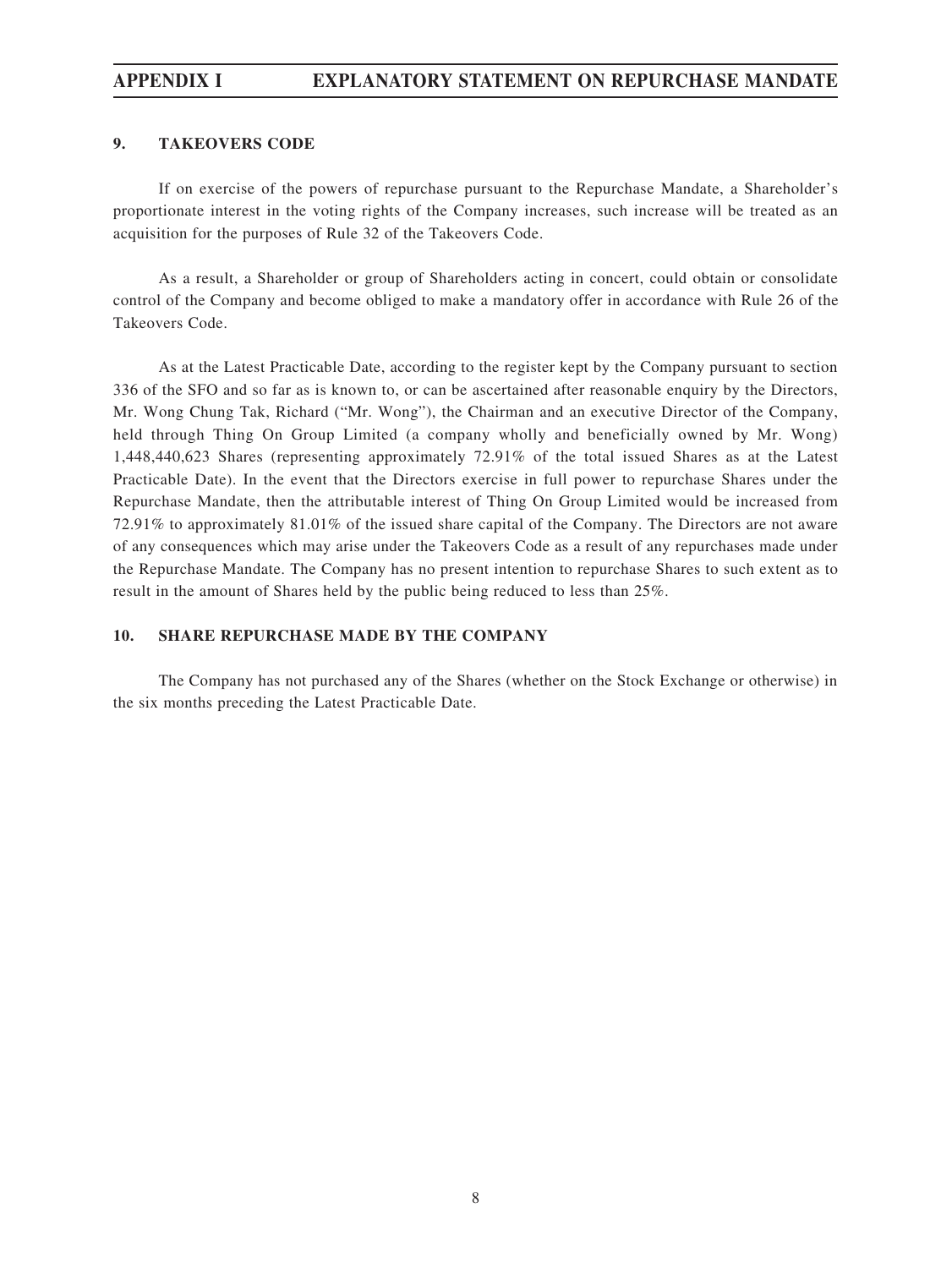# **APPENDIX II DETAILS OF THE DIRECTORS PROPOSED TO BE RE-ELECTED AT THE ANNUAL GENERAL MEETING**

The following set out the details of Mr. Liu Sing Piu, Chris and Miss Chong Kally, the Directors who will retire and, being eligible, offer themselves for re-election at the AGM pursuant to the Bye-law 87 of the Bye-Laws.

#### **Mr. Liu Sing Piu, Chris, aged 61, non-executive Director**

Mr. Liu was appointed as an independent non-executive Director in September 2003 and has been re-designated as a non-executive Director in June 2009. He is a Certified Public Accountant (Practising), the senior partner of Liu Leung Chan, Certified Public Accountants. He holds a bachelor's degree in business administration from an American university and is a fellow member of the Hong Kong Institute of Certified Public Accountants and the Association of Chartered Certified Accountants, United Kingdom. Mr. Liu did not hold any directorship in other listed companies in the past three years.

As at the Latest Practicable Date, Mr. Liu does not have any interest in the Shares. He does not have any relationship with any other Director, senior management, substantial Shareholders (as defined in the Listing Rules) or controlling Shareholders (as defined in the Listing Rules).

There is no service contract between the Company and Mr. Liu, and the term of service is subject to retirement by rotation and re-election at the AGM in accordance with the Bye-Laws. The emolument of Mr. Liu for the year ended 31 December 2012 is HK\$100,000, which is recommended by the Remuneration Committee of the Company and approved by the Board with reference to the Company's performance and profitability, as well as remuneration benchmark in the industry and the prevailing market conditions.

### **Miss Chong Kally, aged 38, independent non-executive Director**

Miss Chong was appointed as an independent non-executive Director in November 2003. She is a member of each of the Audit Committee, the Remuneration Committee and the Nomination Committee of the Company. She is a Chartered Financial Analyst and a member of Association for Investment Management and Research. She graduated from the University of Auckland with a Master in Engineering Management. She majored in Electronic and Electrical Engineering in her undergraduate. Miss Chong also pursued a Master in Business Administration in the Chinese University of Hong Kong while working in Hong Kong. She has extensive experience in the banking, finance and manufacturing sectors. Miss Chong did not hold any directorship in other listed companies in the past three years.

As at the Latest Practicable Date, Miss Chong does not have any interest in the Shares. She does not have any relationship with any other Director, senior management, substantial Shareholders (as defined in the Listing Rules) or controlling Shareholders (as defined in the Listing Rules).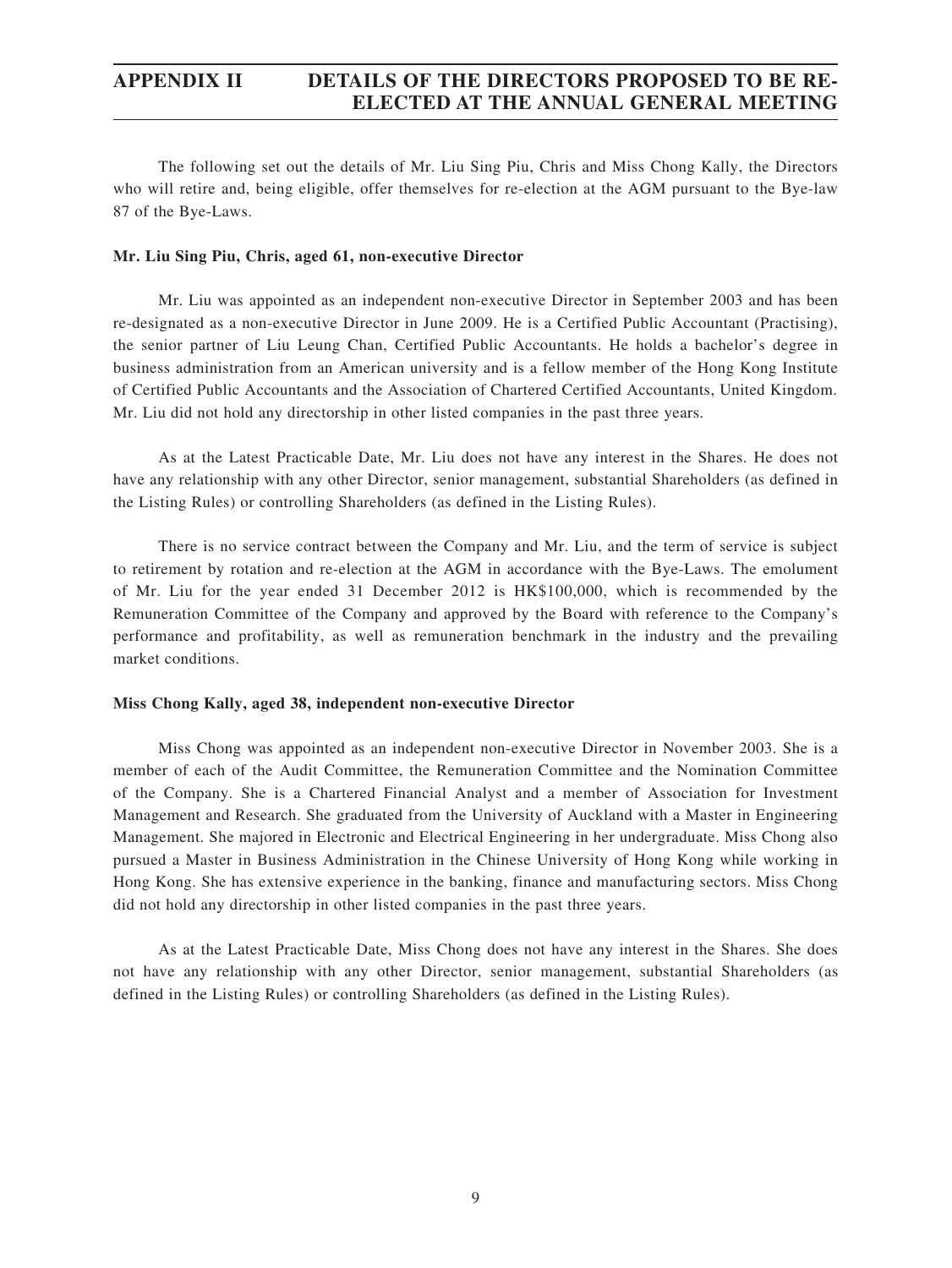## **APPENDIX II DETAILS OF THE DIRECTORS PROPOSED TO BE RE-ELECTED AT THE ANNUAL GENERAL MEETING**

There is no service contract between the Company and Miss Chong, and the term of service is subject to retirement by rotation and re-election at the AGM in accordance with the Bye-Laws. The emolument of Miss Chong for the year ended 31 December 2012 is HK\$200,000, which is recommended by the Remuneration Committee of the Company and approved by the Board with reference to the Company's performance and profitability, as well as remuneration benchmark in the industry and the prevailing market conditions.

Save as disclosed above, there is no information to be disclosed pursuant to any of the requirements of Rule 13.51(2) of the Listing Rules (particularly in relation to sub-paragraphs (h) to (v) therein) nor are there any other matters that need to be brought to the attention of the Shareholders in respect of each of the above Directors.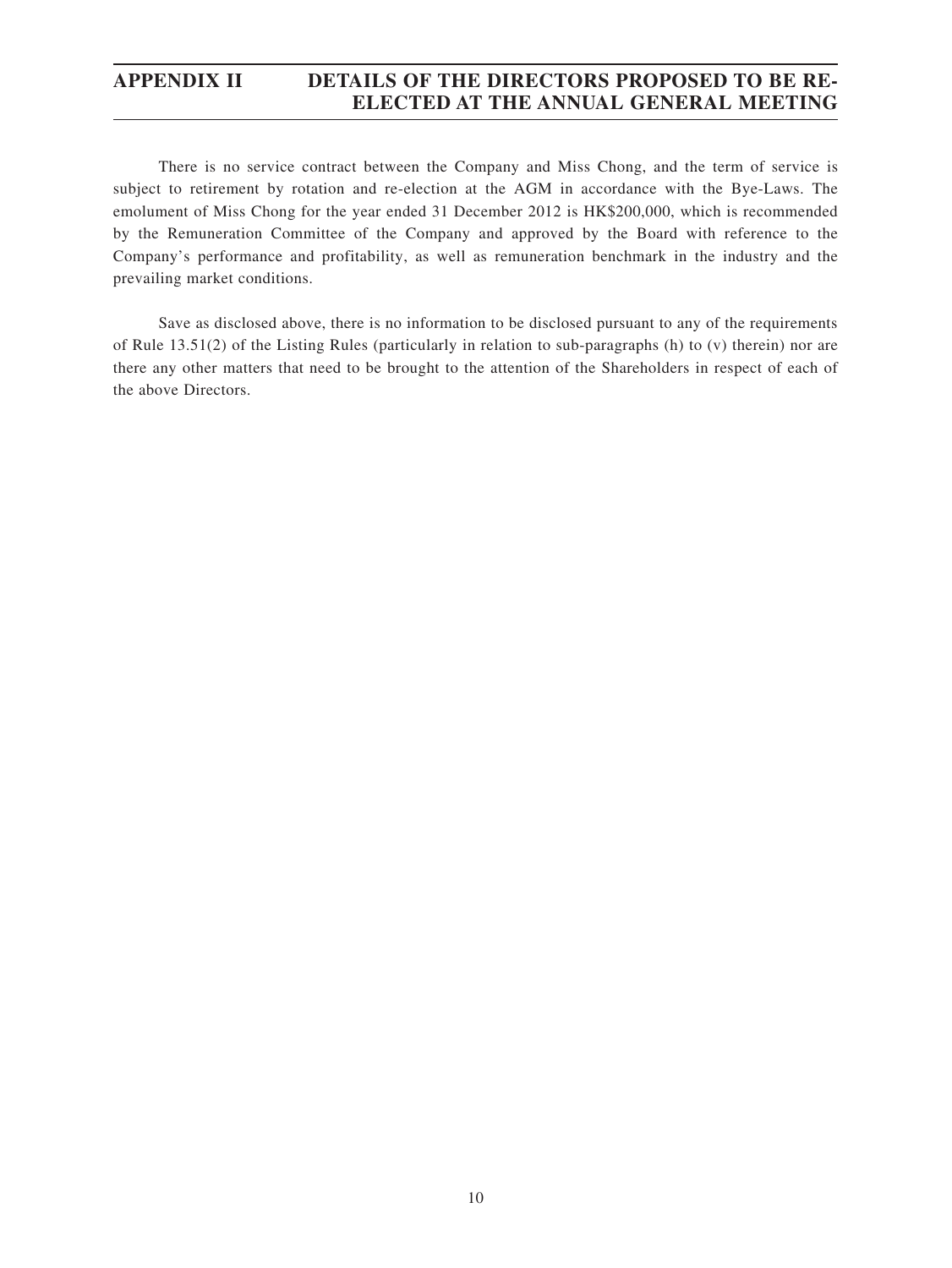

**NOTICE IS HEREBY GIVEN THAT** an Annual General Meeting of Shenzhen High-Tech Holdings Limited (the "Company") will be held at Room 402, 4/F., Pico Tower, 66 Gloucester Road, Wanchai, Hong Kong on Friday, 26 April 2013 at 10:00 a.m. for the following purposes:

- 1. To receive and consider the audited financial statements and the reports of the directors and auditor of the Company and its subsidiaries for the year ended 31 December 2012.
- 2. To re-elect the retiring directors and to authorize the board of directors (the "Board") of the Company to fix their remuneration.
- 3. To re-appoint auditors for the ensuing year and to authorize the Board to fix their remuneration.

As special businesses, to consider and if thought fit, pass with or without modifications, the following resolutions as ordinary resolutions:

## **ORDINARY RESOLUTIONS**

## 4. "**THAT:**

- (a) subject to the following provisions of this resolution, the exercise by the directors of the Company during the Relevant Period (as hereinafter defined) of all the powers of the Company to allot, issue and deal with additional shares of HK\$0.01 each in the share capital of the Company (the "Shares"), and to make or grant offers, agreements and options (including warrants, bonds and debentures convertible into Shares) which would or might require the exercise of such powers, subject to and in accordance with all applicable laws, be and is hereby generally and unconditionally approved;
- (b) the approval in paragraph (a) of this resolution shall authorise the directors of the Company during the Relevant Period to make or grant offers, agreements and options (including warrants, bonds and debentures convertible into Shares) which would or might require the exercise of such powers after the end of the Relevant Period;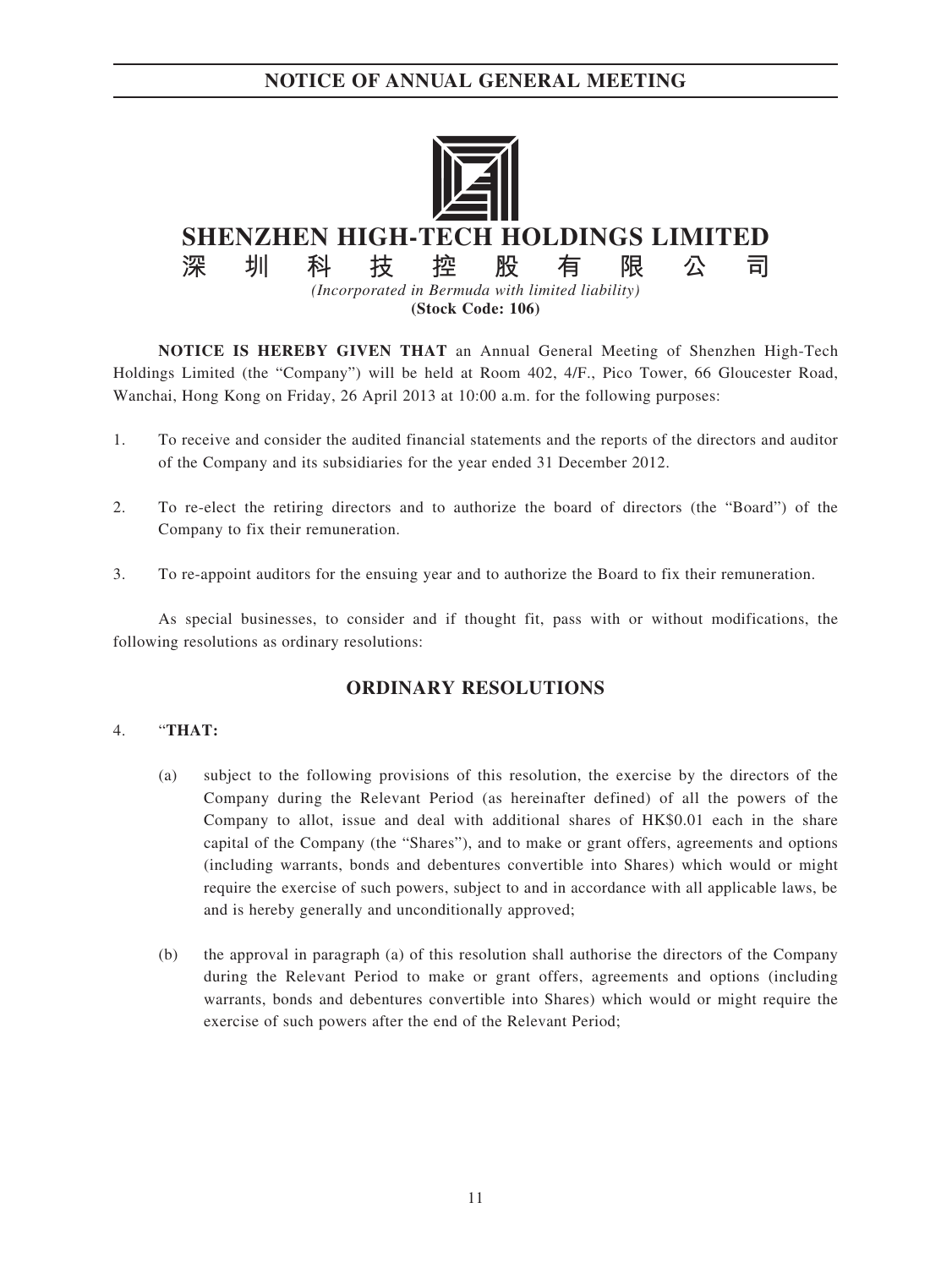- (c) the aggregate nominal amount of the share capital of the Company allotted or agreed conditionally or unconditionally to be allotted (whether pursuant to an option or otherwise) and issued by the directors of the Company pursuant to the approval in paragraph (a) of this resolution, otherwise than pursuant to (i) a Rights Issue (as hereinafter defined); (ii) the exercise of the conversion rights attaching to any convertible securities issued by the Company; (iii) the exercise of warrants to subscribe for Shares; (iv) the exercise of options granted under any share option scheme or similar arrangement for the time being adopted by the Company; or (v) an issue of Shares in lieu of the whole or part of a dividend on Shares in accordance with the bye-laws of the Company ("Bye-laws"); shall not exceed 20% of the aggregate nominal amount of the share capital of the Company in issue as at the date of the passing of this resolution, and the said approval shall be limited accordingly; and
- (d) for the purpose of this resolution, "Relevant Period" means the period from the passing of this resolution until whichever is the earliest of:
	- (a) the conclusion of the next annual general meeting of the Company;
	- (b) the expiration of the period within which the next annual general meeting of the Company is required by the Bye-laws or any applicable law of Bermuda to be held; or
	- (c) the date on which such mandate is revoked or varied by an ordinary resolution of the shareholders of the Company ("Shareholders") in general meeting.

"Rights Issue" means an offer of Shares open for a period fixed by the directors of the Company to the holders of Shares or any class of Shares whose names appear on the registers of members of the Company on a fixed record date in proportion to their then holdings of such Shares as at that date (subject to such exclusions or other arrangements as the directors of the Company may deem necessary or expedient in relation to fractional entitlements or having regard to any restrictions or obligations under the laws of, or the requirements of any recognised regulatory body or any stock exchange in, any territory applicable to the Company)."

## 5. "**THAT:**

(a) subject to paragraph (b) of this resolution, the exercise by the directors of the Company during the Relevant Period (as hereinafter defined) of all the powers of the Company to repurchase the Shares on The Stock Exchange of Hong Kong Limited (the "Stock Exchange") or any other stock exchange on which Shares may be listed and recognised by the Securities and Futures Commission of Hong Kong and the Stock Exchange for this purpose, subject to and in accordance with all applicable laws and the requirements of the Rules Governing the Listing of Securities on the Stock Exchange or those of any other recognised stock exchange as amended from time to time, be and is hereby generally and unconditionally approved;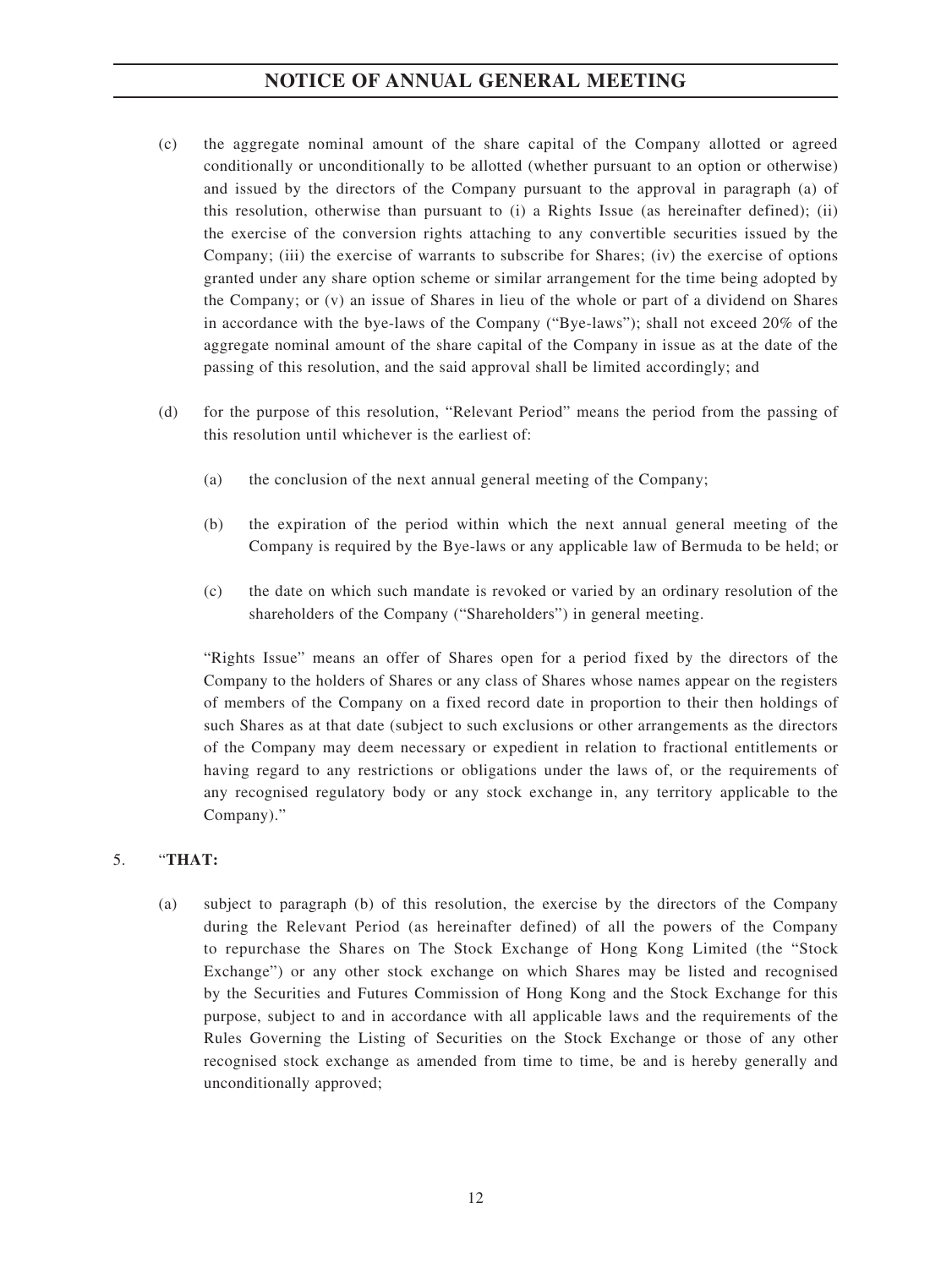- (b) the aggregate nominal amount of Shares to be repurchased by the Company pursuant to the approval in paragraph (a) of this resolution shall not exceed 10% of the aggregate nominal amount of the share capital of the Company in issue as at the date of the passing of this resolution, and the said approval shall be limited accordingly; and
- (c) for the purpose of this resolution, "Relevant Period" means the period from the passing of this resolution until whichever is the earliest of:
	- (a) the conclusion of the next annual general meeting of the Company;
	- (b) the expiration of the period within which the next annual general meeting of the Company is required by the Bye-laws or any applicable law of Bermuda to be held; or
	- (c) the date on which such mandate is revoked or varied by an ordinary resolution of the Shareholders in general meeting."
- 6. "**THAT** conditional upon resolutions numbered 4 and 5 above being passed, the unconditional general mandate granted to the Directors to allot, issue and deal with additional Shares and to make or grant offers, agreements, and options which might require the exercise of such powers pursuant to resolution numbered 4 above be and is hereby extended by the addition thereto of an amount representing the aggregate nominal amount of the share capital of the Company repurchased by the Company under the authority granted pursuant to resolution numbered 5 above, provided that such amount shall not exceed 10% of the aggregate nominal amount of the issued share capital of the Company as at the date of passing the resolution."

By Order of the Board **Shenzhen High-Tech Holdings Limited Chan Yuen Ying, Stella** *Company Secretary*

Hong Kong, 22 March 2013